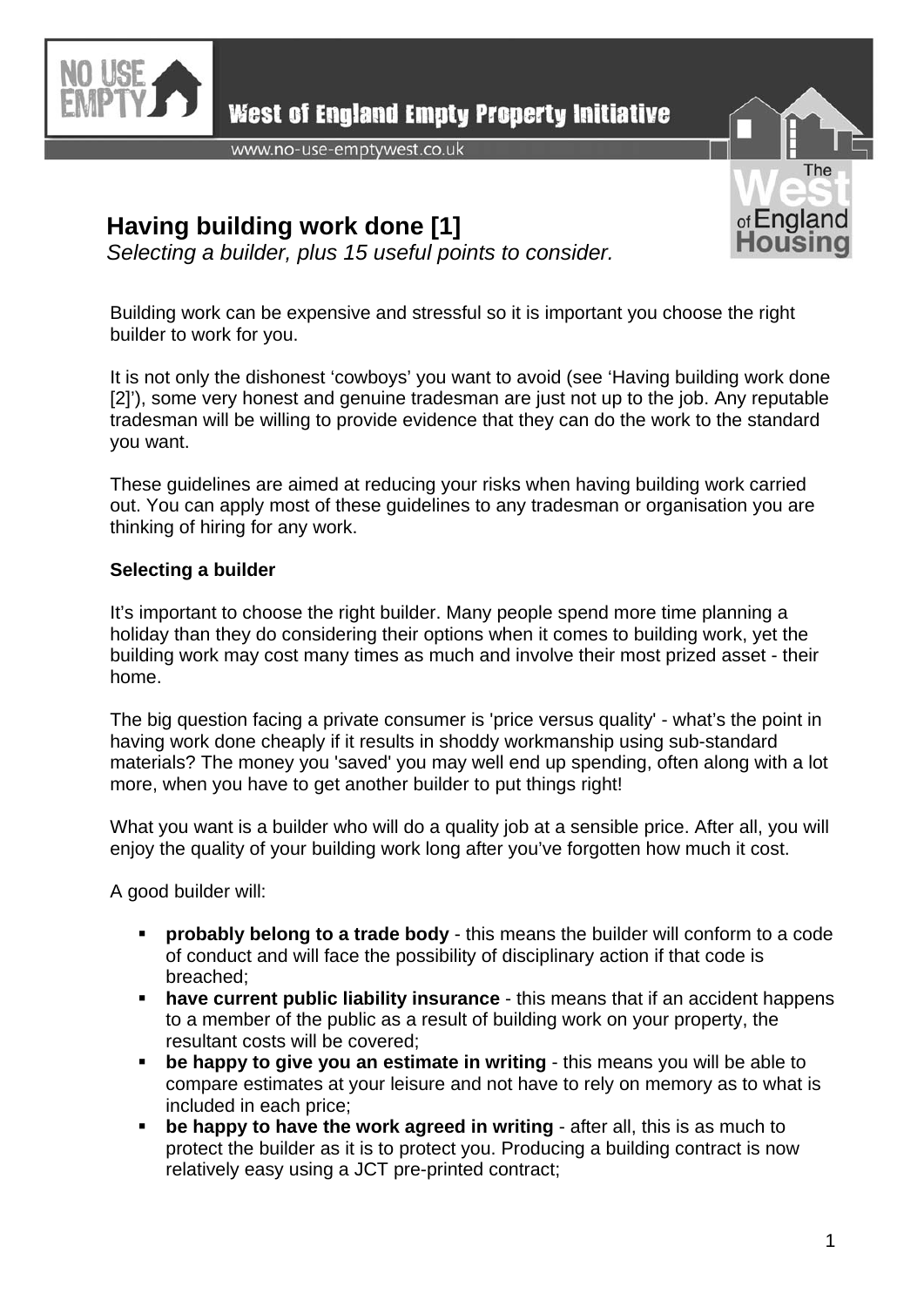**not ask for unusual payment methods** - there should be no deposit required unless you request specific materials, no part payments unless the project is going to run for a long time, and no special deal to exclude VAT.

## **15 useful points to consider**

1. **You should produce a 'work specification'.** This can be just some notes you have written down listing what you need to have done. If you need a big job done, you may already have the plans, so the 'work specification' will already be written. Make sure you specify who is going to be responsible for removing any rubbish and 'making good' after the work.

2. **If you are using an architect,** they may be able to recommend a builder, but you do not have to use their recommendation. In fact it is sometimes better to arrange your own builder so that there is no possible 'conflict of interest' between you, the architect and the builder (for example, the architect could suggest a builder who is a friend even though they are not the best person for the job).

3. **Ask people you trust** (family, friends, neighbours and so on) if they can recommend a builder. If they have had work done by the builder, make sure it is of a similar type to the work you need (someone who can lay a good garden path may not be the right person to build an extension). Do not get just one recommendation; try to get two or three names.

4. **Ask for a number of quotations** for doing the job (most mortgage companies need three quotations if they are funding the work). Give each builder a copy of your 'work specification' and make sure that each one visits the site.

5. **References**. Ask each builder for two or three recent references (for similar types of work they have carried out). Follow up the references, try and visit the work without the builder and discuss how the work went with the owners - be careful when you consider references as sometimes builders might refer you to friends or family.

6. **Which quote?** Having met each builder and received the quotes, you should decide which to use. If you did not like the manner of a builder, it does not mean that they are not good builders, but will you be able to work with them? And just because another builder is friendly, it does not mean they will do a good job. Try to keep personal feelings out of the decision.

7. **High and low quotes**. Make sure that all the quotes reflect the same work to be done including removing rubbish, supplying materials and so on. If one of the quotes is much higher or lower than the others, try to find out why. It may not reflect the standard of workmanship; a builder with little work may put in a low quote just to keep working, while a busy builder who does not really need the work may put in a high quote.

8. **Payments**. Ask for details of the payments the builder will need. For all but small jobs, the builder may ask for payments at certain stages of the work. The payments should reflect the amount of work already completed. If the builders need any money before they arrive to start the job, think very hard before handing it over. The builder may need advance payments if they need to pay for custom-made materials.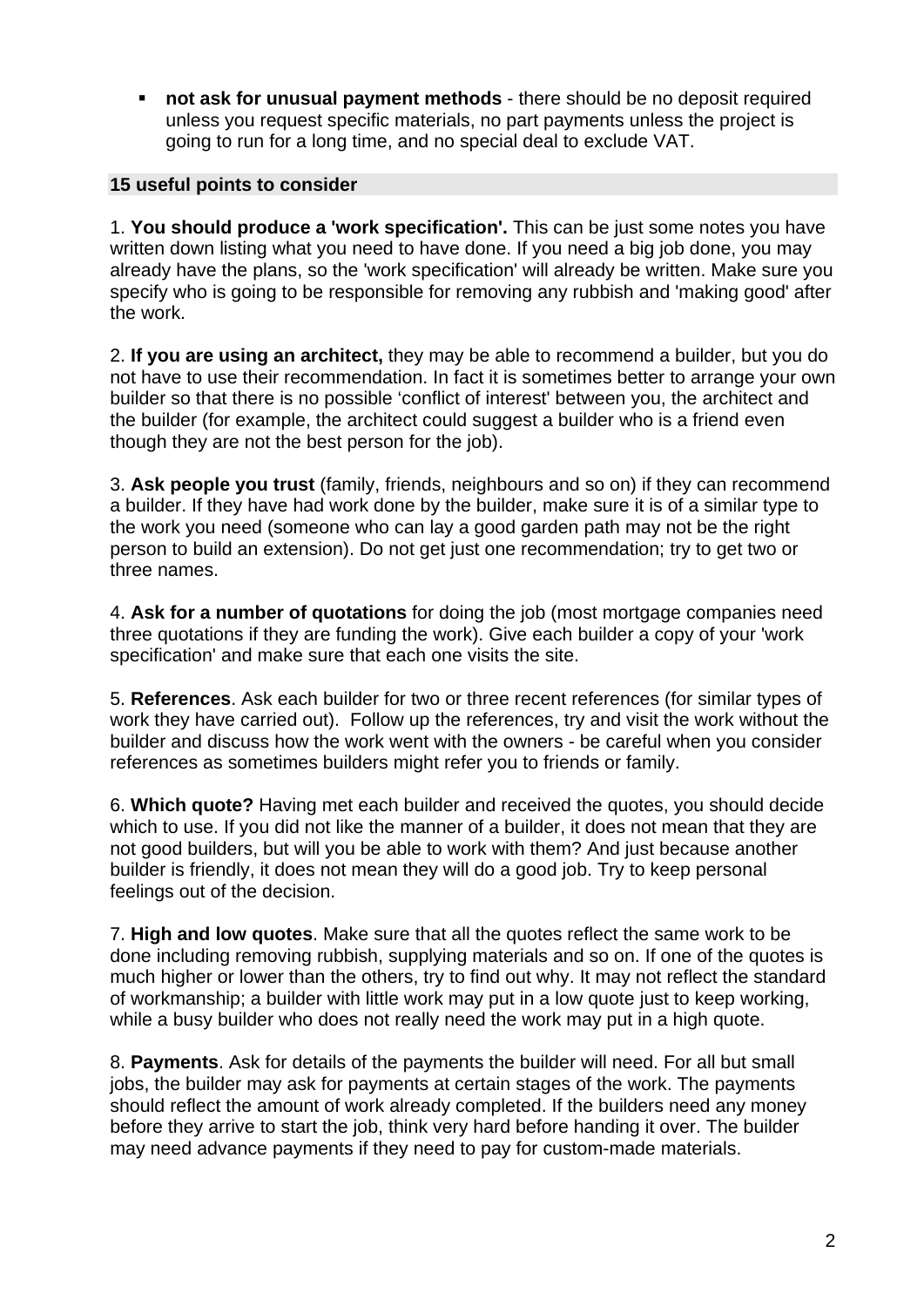9. **All-in or labour only?** Some small reputable builders offer a 'labour only' service. This means you buy the materials as the job progresses. The builders should be able to get trade prices for you and will be able to give you a separate quote for the materials so that you will be able to see the total cost before they start the job. This method of trading is legal in the UK as it helps the builders to keep their annual turnover below the VAT threshold so they do not need to register or charge for VAT. A possible drawback is that if the builder underestimates the cost of the materials, you may find the costs rising. On the other hand, you may save money if they have overestimated costs. And you are not likely to have any material left over.

10. **Guarantees and protection.** If the job is a big one, ask what guarantees the builder offers. If it is a new house in the UK, you will need NHBC (National House-Building Council). Ask the builders about public liability insurance. They should have cover to protect you and the general public if there is an accident.

11. **Do not be hurried into a decision**. A reputable builder will always be willing to take time to discuss what you want. You may find yourself with a problem if a builder sets a deadline for an answer. Sometimes builders have a slack period between finishing one job and moving onto another in a couple of months' time and so they may have a good reason for offering to do your job straightaway if you give the go-ahead. You may prefer to wait until they have finished their next job before coming back to you - but this may mean an increase to the quoted price because of inflation and so on.

12. **Choosing**. So, having met the builders, seen their work and received the quotes, how do you make the choice? The three main factors (in order of importance) are:

- quality of workmanship;
- cost and timescales; and
- the behaviour of the builders.

You have to look at each factor individually and decide how it affects the other two. You may base your final decision on the cost or timescale but remember that you do not always get a better job by paying more money. If are unhappy with all the builders you have asked to quote, remember that you do not need to use any of them. You can start all over again by asking other builders for references and quotes.

13. **The agreement**. When you have decided on a builder, draw up a written agreement specifying the following.

- The work to be carried out.
- **When the work is to start and when you want it finished.**
- The cost of the work and when and how you will pay. If you are paying for the job with a loan which will be released to you at fixed stages of the work, make sure that the builder understands this and the actual points at which funds will be released.
- Try to include a 'retention'. This is part of the price which you will pay after (perhaps a month after) the job is finished if you are satisfied with it. This will allow you to uncover small 'defects' in the work after the builders have left the site and encourages the builder to fix them quickly.
- Any other agreements such as if the builder can use your washing facilities and toilet and so on.

14. **Keep a record**. When the work has started, you will need to:

- **F** record the progress of the work
- **EXECT** keep a note of all instructions you give the builder and
- **•** record any payments you make.